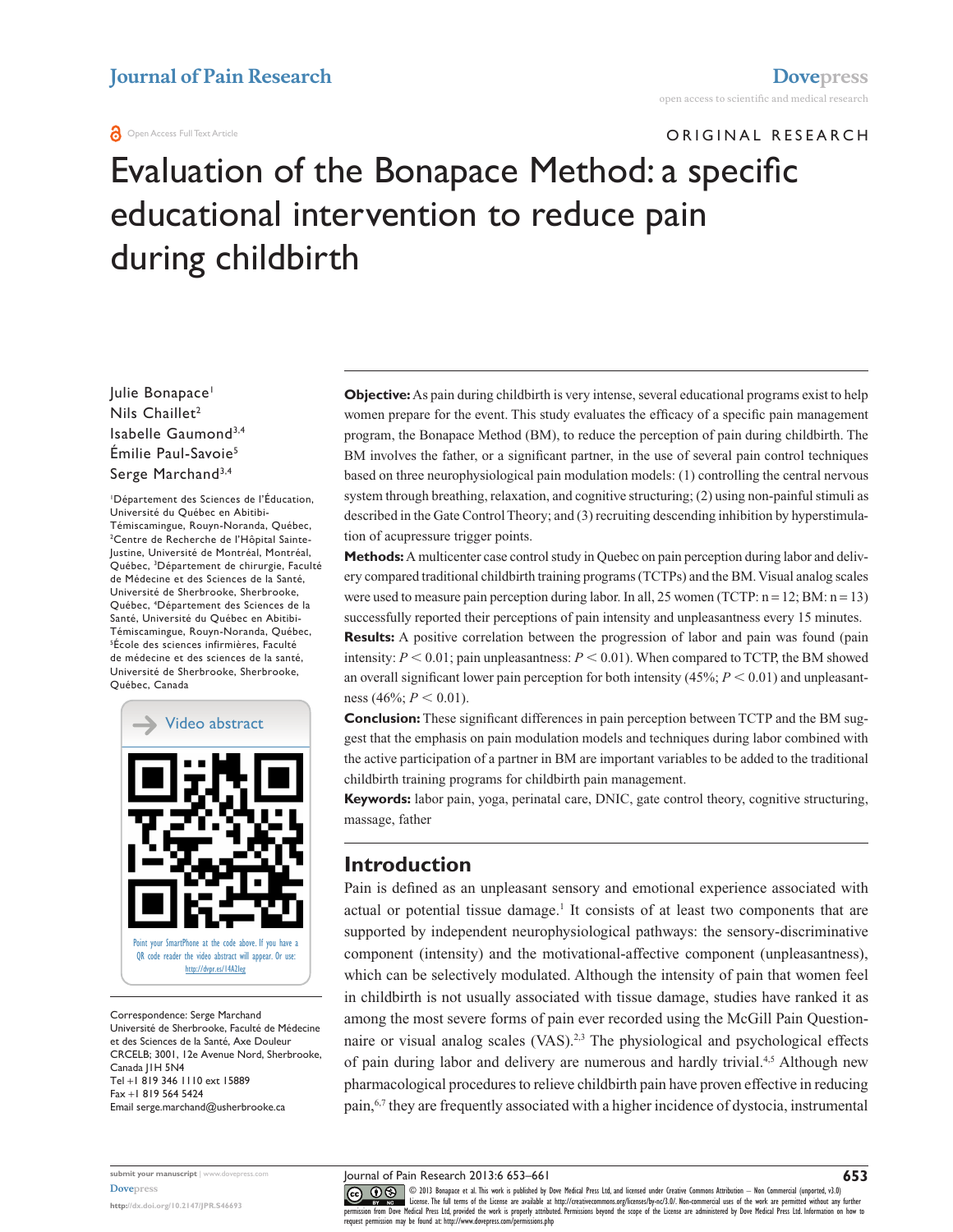deliveries, $8,9$  and complications.<sup>10</sup> For example, women who use epidurals are more likely to need their labor contractions stimulated, to have a longer second stage of labor, the risk of instrumental delivery is increased (this is not associated with fetal distress) whereas the risk of caesarean section for fetal distress is increased.<sup>11</sup>

Traditional childbirth training programs (TCTPs) aimed at preparing parents for childbirth are widely developed in Western countries. However, the true effects of such training on the perception of pain are still uncertain, $^{12}$  or controversial: some studies have found that training has no demonstrable effect on pain itself, but simply improves the reaction to pain.13,14 Others have found that women with adequate preparation experience from zero to 30% less pain during labor and delivery than women without preparation. $2,15-18$ 

As we previously found for chronic pain measurement,<sup>19</sup> the primary explanation for this discrepancy regarding the perception of labor pain may be due to inadequate measurement methods, such as: (1) lack of sensitivity in pain measurement, $13$  (2) inadequate measurement of the components of pain, $14$  (3) measurement relying on the memory of pain,13,20 and (4) not accounting for pain modulation over time and context.<sup>2,17,20</sup>

Because of potential side effects and complications of the epidural procedure and the limited effect of traditional childbirth programs in reducing labor pain, optimal and noninvasive pain relief approaches are needed. The Bonapace Method (BM) proposes to involve the father, or a significant partner, in reducing labor pain by practicing pain modulation techniques based on three neurophysiological endogenous pain modulation models<sup>21</sup> (Figure 1 and Table 1). First, the proposed method uses control of the central nervous system (CNSC) through breathing, relaxation, and cognitive structuring. Slow, deep breathing is often part of techniques frequently used to relieve pain, such as relaxation.<sup>22,27</sup> Indeed, a recent study supports the use of slow breathing, by showing a reduction of experimental heat through the manipulation of breathing.23 Another pain modulation technique used in this method is non-painful stimulation, such as light massage of the back, between labor contractions. The analgesia created by light massage is based on the Gate Control Theory proposed by Melzack and Wall,<sup>24</sup> where stimulation of nonnociceptive AB afferent fibers inhibit the nociceptive signal transmitted by  $A\delta$  and C fibers. Indeed, some studies have shown that one could obtain a reduction of pain through massage and ambulation.25–28 Finally, the BM uses analgesic hyperstimulation during contractions. Fathers or partners are asked to create a second pain in acupressure trigger points



**Figure 1** The different levels of pain modulation mechanisms used by the Bonapace Method.

**Notes:** Multiple brain regions (arrows) including the prefrontal and cingulate cortex are triggering descending inhibition from the NRM and PAG.

**Abbreviations:** NRM, nucleus raphe magnus; PAG, periaqueductal gray matter.

during contractions at all phases of labor and delivery. This type of stimulation seems to act by descending inhibitory projections that are coordinated in the rostroventral medulla and make up part of the spinal-bulbo-spinal diffuse noxious inhibitory control (DNIC) pathway.29,30 DNIC is a plausible mechanism by which acupressure to acupuncture $27,31$  points produces analgesia.32,33,34,35 From our perspective, a method combining these three neurophysiological endogenous pain modulation systems should demonstrate good efficacy in reducing both components of childbirth pain.

The aims of this multicenter case control study were: (1) to compare the effects on pain perception during labor and delivery between the BM, which specifically addresses pain modulation techniques, and TCTPs; (2) to better understand the relation between the progression of labor and pain, using validated measurement methods; and (3) to determine the potential for conducting a robust randomized controlled trial.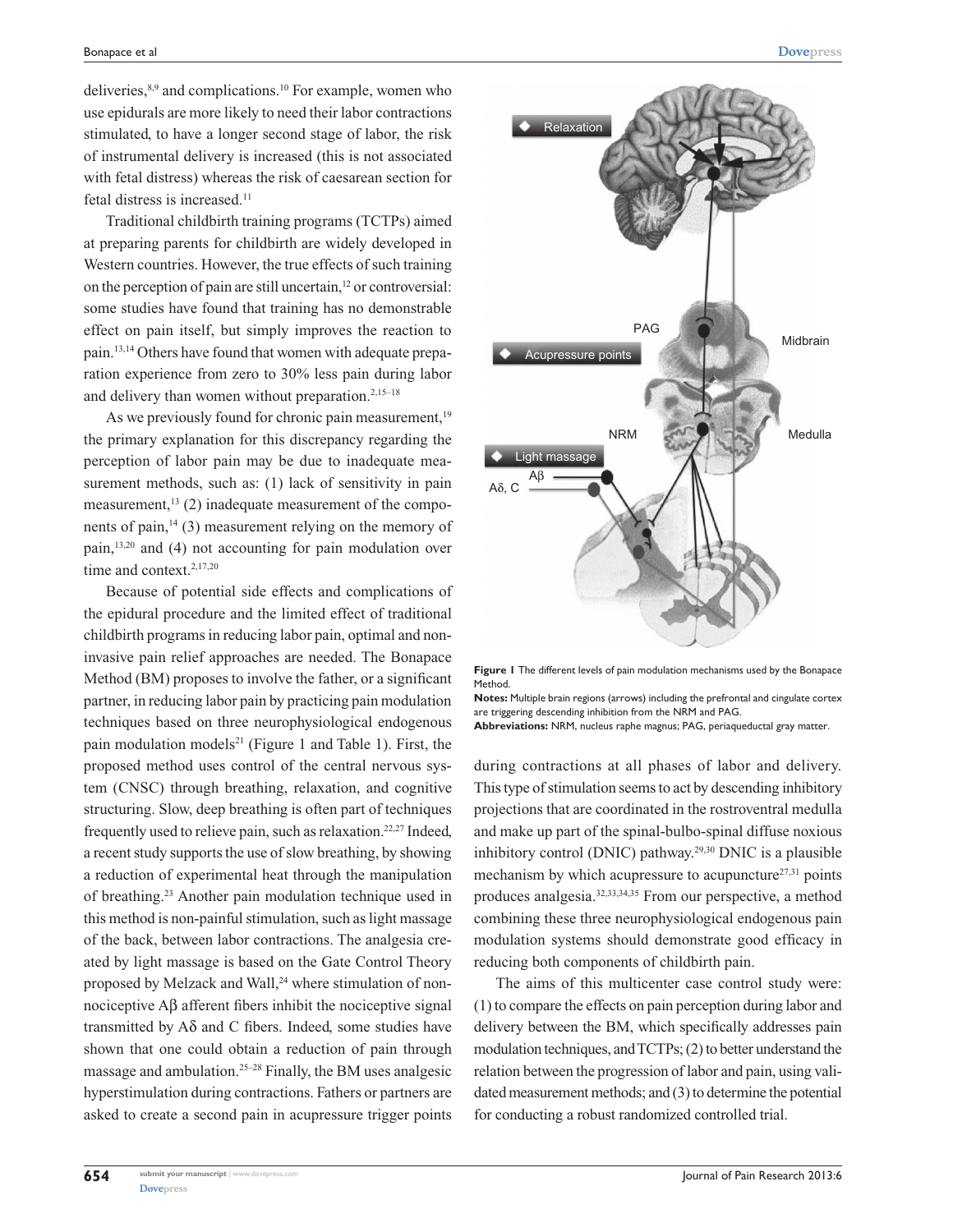| <b>Theoretical model</b>                                          | Type of stimulation                                                   | <b>Activated mechanism</b>                                                                                                                                      | <b>Effects</b>                                                                                                             | <b>Techniques</b>                                                                         |
|-------------------------------------------------------------------|-----------------------------------------------------------------------|-----------------------------------------------------------------------------------------------------------------------------------------------------------------|----------------------------------------------------------------------------------------------------------------------------|-------------------------------------------------------------------------------------------|
| Gate control<br>theory                                            | Non-painful stimulation<br>of the pain site                           | Fibers which do not transmit pain<br>messages are activated during<br>non-painful stimulation and block<br>part of those that transmit pain                     | Acts only on the stimulated area.<br>Modulates the sensory-<br>discriminative component<br>of pain (intensity)             | • Light massage of back,<br>hips, and sacrum<br>• Positions/ambulation<br>• Yoga          |
| Diffuse noxious<br>inhibitory control                             | Painful stimulation of<br>any site of the body                        | Painful stimulation which<br>reduces pain everywhere.<br>This allows the brain to address<br>the second source of pain                                          | Acts on all painful areas of<br>the body. Modulates the sensory-<br>discriminative component<br>of pain (intensity)        | • Painful massage<br>Acupressure in B31-34,<br>GB30, LI4, L3                              |
| Control of the higher<br>centers of the central<br>nervous system | Activated by thought<br>and mental processes<br>(attention deviation) | The brain modulates the<br>potentially painful stimulations<br>by conditioning the areas which<br>are responsible for memory,<br>emotions, and reaction to pain | Acts on all painful areas<br>of the body. Modulates<br>the motivational-affective<br>component of pain<br>(unpleasantness) | • Continuous support<br>• Relaxation/breathing<br>• Mental imagery<br>• Placebo<br>• Yoga |

**Table 1** Bonapace Method mechanisms and techniques

# **Methods**

## Subjects

Subjects for this study were recruited among patients of five medical clinics, affiliated with general hospitals, where no midwifery continuity of care programs were available, in the province of Quebec between 1995 and 1998. Subjects were informed of the nature of the study, which sought to better understand the perception of pain during childbirth, during their routine visit to the doctor, by a nurse or a research agent guided by a written protocol. Nothing was mentioned in relation to the correlation between the type of training and the perception of pain. All participating subjects were instructed on how to measure pain during labor and delivery using VAS. Each participant signed a consent form and received a pain management questionnaire to be completed during childbirth. After giving birth, they completed the demographic section of the questionnaire (age, parity, finances, education, onset of labor, and childbirth training). In accordance with the Université du Québec en Abitibi-Témiscamingue Human Subjects Ethics Committee, each subject was informed of her right to withdraw from the experiment at any time without prejudice. In consideration of the ethical problem involved in randomly imposing one type of treatment over another, the complexity involved in recruiting subjects for this study, and the need to determine the potential for a large, randomized controlled trial, we allowed subjects to assign themselves, during pregnancy, to the training program that best reflected their preferences: TCTP or the BM. All training programs were available at local community facilities, free of charge.

#### **Treatment**

The TCTP group consisted of women who had voluntarily chosen to follow that program with their partner. Training was started at approximately the 23rd week of pregnancy, and lasted a total of 8 hours over a 4-week period. The teaching curriculum of the TCTP was mostly based on a theoretical understanding of: (1) anatomy and physiology of childbirth; (2) physical well-being (exercises); (3) stages of labor and delivery; (4) variations in labor and birth; (5) pharmacological analgesia; and (6) caring for the newborn baby. Relaxation, visualization techniques, massages, and positions during labor were not taught in the TCTP. Only breathing techniques were practiced.

The BM group consisted of women who had voluntarily chosen to follow the specific pain management program with their partners. The curriculum of the BM incorporated the understanding of pain modulation mechanisms $21,36$  and the teaching of practical techniques related to those mechanisms. They included: (1) CNSC through breathing, relaxation, and cognitive structuring (origin of labor pain and endogenous pain modulating mechanisms); (2) non-painful stimuli, such as ambulation and light massage of the back by the partner between labor contractions, which activates non-nociceptive fibers and produces pain inhibition, as described in the Gate Control Theory; $^{24}$  and (3) DNIC analgesic hyperstimulation, by the partner during contractions, using deep painful massage of acupuncture trigger points in the lower back (namely, Shanglia BL 31, Cilia BL 32, Zhongliao BL 33 and Xialiao BL 34), alternating with trigger points in the hand (Hegu LI 4), the foot (Taichong L 3), and on the buttocks (Huantiao GB 30). Partners were taught to use whichever mechanisms suited them best during childbirth. The training program lasted eight hours over a four-week period. The women were approximately in their 30th week of pregnancy, and the entire program was dedicated to pain management and partner participation.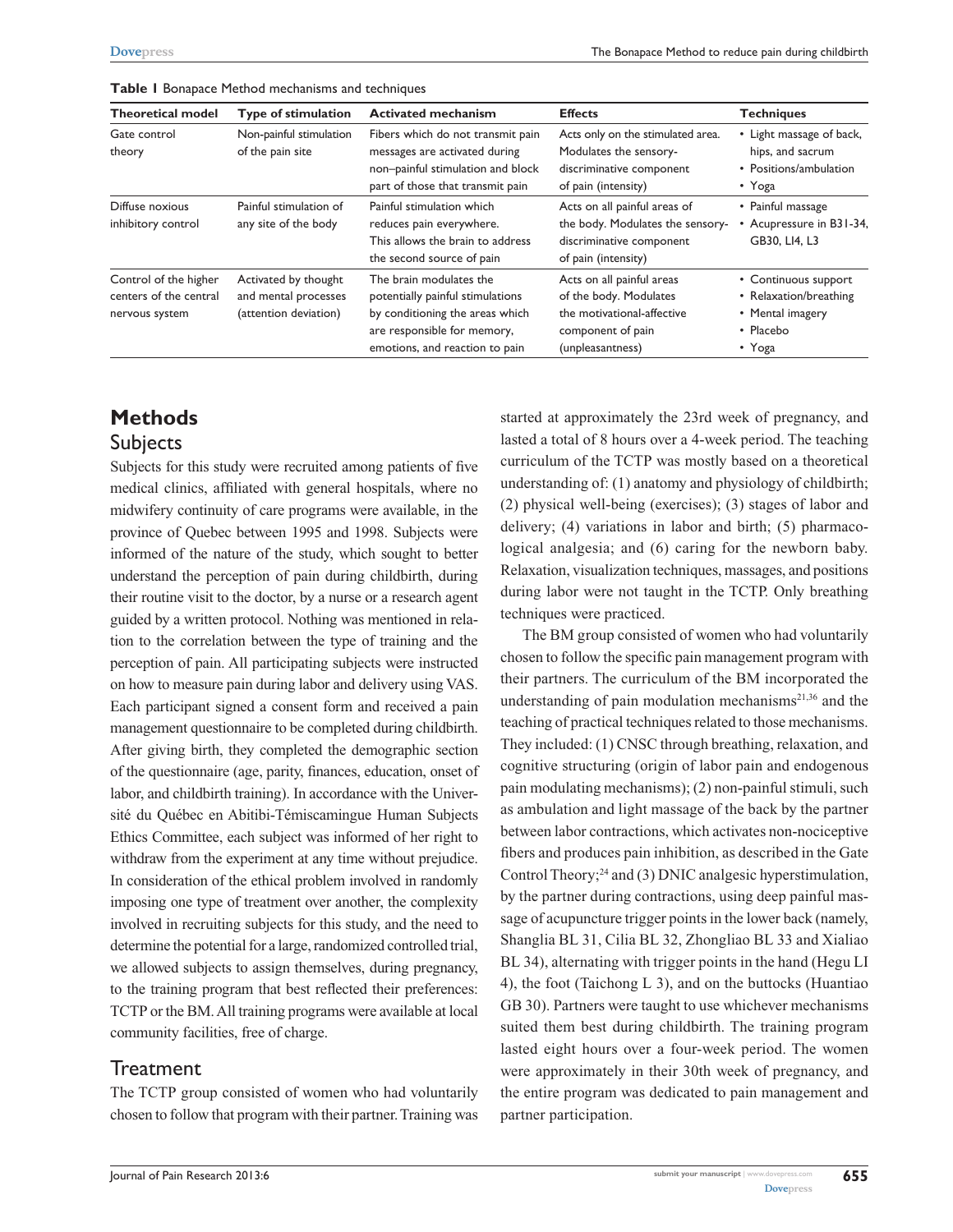#### Procedure

Upon arrival at the hospital, each subject measured perceived pain intensity, and pain unpleasantness every 15 minutes immediately after a contraction, and at all phases of true labor and delivery. True labor was determined by contractions of increasing intensity, frequency, and length.<sup>37</sup> Measurements were recorded using two separate VAS, which had been found valid for non-pharmacological analgesia measurement<sup>19</sup> and for the measurement of labor pain.<sup>2,3,38</sup> The proposed methodology avoided the problems associated with pain measurements mentioned earlier. The pain VAS consisted of visual analog scales with verbal and numerical descriptors, whose end-points were designated as "no pain" and "the most intense imaginable", for pain intensity, and "not unpleasant at all" and "the most unpleasant imaginable", for pain unpleasantness. Cervical dilatation and medication were also recorded. Questionnaires were returned to hospital staff, then to research agents within days of the birth. Once the study was completed, data from subjects were grouped according to the training information they gave on their pain questionnaires.

In total, 39 women participated in this study. The TCTP group consisted of 19 women (ten multiparous and nine nulliparous); the BM group, 20 women (eight multiparous and twelve nulliparous). The criterion for determining parity was the number of times a woman had given birth to a foetus with a gestational age of 24 weeks or more, regardless of whether the child was born alive or was stillborn (none  $=$  nulliparous; once or more  $=$  multiparous). All data collected after the use of pharmacotherapy (epidural or sedatives) was eliminated. A total of 25 women (twelve of the TCTP group: eight multiparous and four nulliparous, and 13 of the BM group: seven multiparous and six nulliparous) met the following criteria (which were specified before the beginning of the study): (1) they were in active labor; and (2) had registered data for at least two of the four stages of labor and delivery. In total, 14 subjects were eliminated: two subjects for using sedatives (TCTP: one nulliparous; BM: one nulliparous), six subjects for reverting to an epidural (TCTP: three nulliparous; BM: three nulliparous), and six subjects for having stopped entering data (TCTP: two multiparous and one nulliparous; BM: one multiparous and two nulliparous). Subject age ranged between 19 and 40 (TCTP mean: 26 years; BM mean: 27 years), all had at least twelve years of education (TCTP mean: 14 years; BM mean: 16 years), each had a comparable average annual income per family, and comparable spontaneous onset of labor (TCTP: 75%; BM: 69.2%). No significant difference was found between the TCTP and BM groups for these variables (Table 2).

## Statistical analysis

The first analysis (all participants, regardless of the method or the parity;  $n = 25$ ) was made using pain ratings for the last six hours preceding delivery. A regression analysis compared the progression of pain with the progression of labor. The second series of analyses (all participants) separated labor and delivery in four phases:<sup>3,39</sup> (1) early (one contraction every 5–20 minutes, cervical dilatation 0–4 cm at  $\leq$  0.5 cm/hr); (2) active (one contraction every 2–4 minutes, cervical dilatation 4–8 cm at  $> 0.5$  cm/hr); (3) transition (one contraction every 1–2 minutes, cervical dilatation 8–10 cm at  $> 1.5$  cm/hr); and (4) pushing (one contraction every 2–3 minutes, each lasting about 50–70 seconds, combined with effort). The number of evaluations per subject varied between 3 and 34, depending on the moment of arrival at the obstetrical unit, and on the length of labor (mean: 16, SD: 9.06). The main effects analyzed were group (BM versus TCTP) and the interaction between group and parity. Post-hoc analyses were made using planned contrasts. A probability of less than 5% was considered significant. Statistical analyses were performed using SuperANOVA (Abacus Concepts, Berkeley, CA, USA), a general linear modeling program, and StatView (SAS Institute, Cary, NC, USA). Missing values (twelve out of 100 values), for subjects

|  |  |  | Table 2 Demographic characteristics |
|--|--|--|-------------------------------------|
|--|--|--|-------------------------------------|

| Demographic            | <b>Experimental</b><br>group ( $n = 13$ ) |          | Control<br>group $(n = 12)$ |      | $\chi^2$ |
|------------------------|-------------------------------------------|----------|-----------------------------|------|----------|
| characteristics        |                                           |          |                             |      |          |
|                        | <b>Number</b>                             | ℅        | <b>Number</b>               | ℅    |          |
| Maternal age (year)    |                                           |          |                             |      |          |
| $19 - 25$              | 6                                         | 46.1     | 6                           | 50.0 | 0.62     |
| $26 - 40$              | 7                                         | 53.9     | 6                           | 50.0 |          |
| <b>Education level</b> |                                           |          |                             |      |          |
| $\leq$ 12 years        | 3                                         | 23.1     | 3                           | 25.0 | 0.11     |
| $>$ 12 years           | 10                                        | 76.9     | 9                           | 75.0 |          |
| Income (CA\$)          |                                           |          |                             |      |          |
| 10,000-25,000          | $\mathcal{P}$                             | 15.3     | 4                           | 33.3 | 0.44     |
| 25,001-40,000          | 6                                         | 46.2     | 3                           | 25.0 |          |
| 40,001-50,000+         | 5                                         | 38.5     | 5                           | 41.7 |          |
| Hospital               |                                           |          |                             |      |          |
| <b>CHRN</b>            | 7                                         | 53.8     | 5                           | 41.7 | 0.53     |
| <b>HDA</b>             | C.                                        | 15.4     | 3                           | 25.0 |          |
| <b>HM</b>              | 4                                         | 30.8     | $\overline{2}$              | 16.7 |          |
| <b>HPLG</b>            | 0                                         | $\Omega$ | I                           | 8.3  |          |
| <b>CHRTR</b>           | O                                         | 0        |                             | 8.3  |          |
| Spontaneous labor      | 9                                         | 69.2     | 9                           | 75   | 0.75     |

**Abbreviations:** CHRN, Centre Hospitalier de Rouyn-Noranda; HDA, Hôtel Dieu d'Amos; HM, Hôpital de Maria; HPLG, Hôpital Pierre-Le Gardeur; CHRTV, Centre Hospitalier Régional de Trois-Rivières.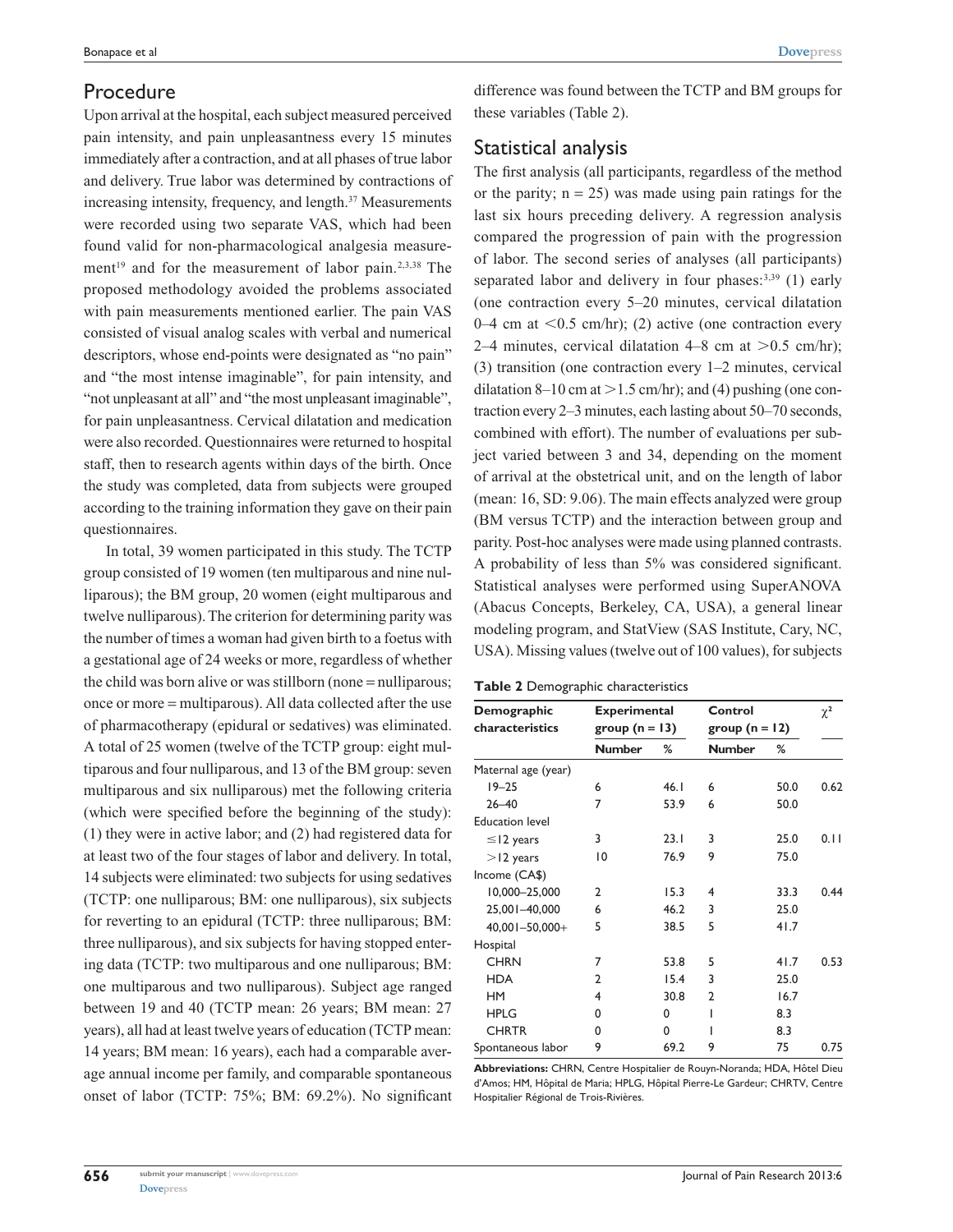having completed two or more of the four stages of labor, were obtained by adding the mean value of the subject's total values to the mean value of their group's moment, minus the mean total value of their group. The statistical degrees of freedom were adjusted accordingly.

Independent sample *t*-tests and chi-squared or Fisher's exact tests were applied to determine if there were differences in demographic variables between experimental and control groups.

#### **Results**

## Increase in pain as a function of the progression of labor

A positive correlation between pain and the progression of labor was found for both the TCTP and BM groups (pain intensity:  $R = 0.33$ ,  $F = 12.96$ ,  $P = 0.0005$ ; pain unpleasantness:  $R = 0.24$ ,  $F = 6.58$ ,  $P = 0.01$ ). Pain intensity and unpleasantness significantly increased between the early and active phases and between the active and transition phases, as shown in Figure 2  $(F[3.72] = 23.957, P = 0.0001,$  and  $F[3.72] = 26.892, P = 0.0001$ , respectively).

#### Effect of the methods on pain

Overall, VAS pain scores revealed that there was a significant difference in pain perception between the BM and TCTP groups (Table 3). More specifically, the BM group perceived an average of 44.6% less pain intensity  $(F[1.25] = 22.00, P = 0.0001)$ and 46.5% less pain unpleasantness  $(F[1.25] = 11.26,$  $P = 0.003$ ), in comparison to the TCTP group (pain intensity: BM =  $44.14 \pm 16.08$  versus TCTP =  $79.13 \pm 25.81$ ; and pain unpleasantness:  $BM = 39.82 \pm 17.04$  versus TCTP =  $74.42 \pm 41.70$ ). This difference was significant regard-



**Notes:** A significant increase in pain intensity (solid line) and pain unpleasantness (broken line) between the different periods of labor is observed. As often reported by parturients, pain ceases to increase significantly between the transition and pushing phases;  $*P < 0.01$ .

**Abbreviation:** VAS, visual analog scale.

less of parity, for pain intensity (nulliparous:  $F[1.10] = 13.74$ ,  $P = 0.0011$ ; multiparous:  $F[1.15] = 8.269$ ,  $P = 0.0083$ ). For pain unpleasantness, however, this difference was found for nulliparous women only (nulliparous:  $F[1,10] = 10.74$ ,  $P = 0.0032$ ; multiparous:  $F[1.15] = 1.634$ ,  $P = 0.2134$ ) (Table 3 and Figure 3). A significant difference was also found between both programs for pain intensity during all four periods of labor, and for the active, transition, and pushing periods for pain unpleasantness (Table 4 and Figure 4). No difference was found for the use of pharmacological methods (sedatives and epidurals:  $TCTP = 4/39$ ;  $BM = 4/39$ ).

### **Discussion**

To our knowledge, no other study has documented with precision the progression of pain during all phases of labor and delivery using a validated pain-measuring tool. Our findings show that pain increases in a predictable manner with the progression of labor. Although the perception of pain varied greatly from one woman to another, the mean pain ratings of both groups revealed a steady and significant increase in pain intensity and unpleasantness with the dilation of the cervix, consistent with descriptions in obstetrical books<sup>39</sup> and previous research.40 A regression analysis confirmed these findings.

Regarding the overall effect of the BM, the present findings demonstrate an important reduction in pain intensity and unpleasantness perception with the BM, compared to TCTP. The significant effect of the BM on the reduction of pain intensity for both nulliparous and multiparous women indicates that an effective pain management program can be useful in increasing coping attitudes, regardless of previous experience with birth (Figure 3). Differences are particularly important during the longest and the most difficult phases of parturition (active, transition, and pushing phases) (Figure 4). The lack of difference for pain unpleasantness between multiparous women may be explained by "experience". It is well known that one of the main concerns of nulliparous women is fear of the unknown (childbirth), which in turn increases the subjective dimension of pain. Multiparous women, because of their previous experience with labor pain, have a better understanding of what to expect during childbirth. It is this reduction of fear and anxiety that may be responsible for less pain unpleasantness during parturition.2

Consistent with studies on massage,<sup>26</sup> ambulation,<sup>28</sup> support, $41$  acupressure, $35$  and yoga, $42$  our results show that these methods help cope with pain. Yoga, acting on both the body (pain intensity) and the mind (pain unpleasantness), has proven to be effective in reducing pain perception<sup>42</sup>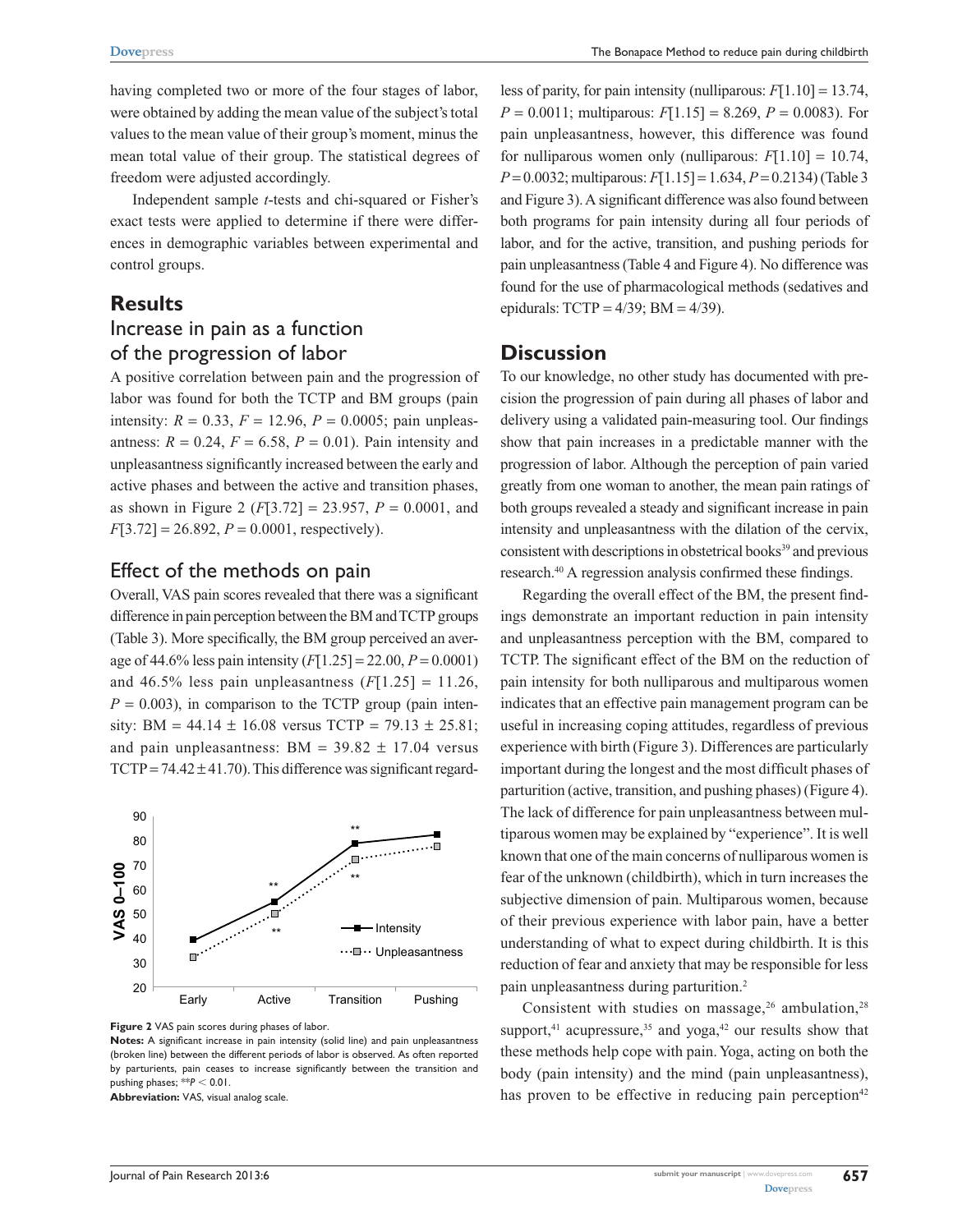|                        | Pain intensity            |                         |                   | Pain unpleasantness       |                         |                   |
|------------------------|---------------------------|-------------------------|-------------------|---------------------------|-------------------------|-------------------|
|                        | <b>TCTP</b><br>$(n = 12)$ | <b>BM</b><br>$(n = 13)$ | <b>Difference</b> | <b>TCTP</b><br>$(n = 12)$ | <b>BM</b><br>$(n = 13)$ | <b>Difference</b> |
|                        |                           |                         |                   |                           |                         |                   |
| Overall VAS scores     | 79.73                     | 44.14                   | 44.6%             | 74.42                     | 39.82                   | 46.5%             |
|                        | (25.81)                   | (16.08)                 | $P = 0.0001$      | (41.70)                   | (17.04)                 | $P = 0.003$       |
| Nulliparous VAS scores | 92.95                     | 45.70                   | 50.8%             | 95.78                     | 34.90                   | 63.6%             |
| $(n = 10)$             | (37.09)                   | (19.91)                 | $P = 0.0011$      | (60.72)                   | (17.57)                 | $P = 0.0032$      |
| Multiparous VAS scores | 72.39                     | 42.98                   | 40.6%             | 62.56                     | 43.51                   | 30.5%             |
| $TCTP(n = 8)$          | (14.99)                   | (13.91)                 | $P = 0.0083$      | (23.22)                   | (16.81)                 | $P = 0.2134$      |
| $BM (n = 7)$           |                           |                         |                   |                           |                         |                   |

**Table 3** Mean pain perception, standard deviation, and differences in pain reduction between the methods, according to parity

**Abbreviations:** TCTP, traditional childbirth training program; BM, Bonapace Method; VAS, visual analog scale.

and improving fetal outcomes (increasing birth weight and reducing prematurity).<sup>43</sup> The literature on childbirth training programs is inconsistent.12 While some studies show no increased outcomes with training,44,45 one study showed that women who participated in antenatal classes used less epidural analgesia during labor (relative risk  $[RR] = 0.84$ , 95% CI =  $0.73-0.97$ ;  $P < 0.01$ ), but did not experience



**Figure 3** Mean comparison of VAS pain scores.

**Notes:** Mean comparisons of VAS pain scores show that the BM (white bars) is effective in reducing pain intensity (**A**) and pain unpleasantness (**B**), in comparison to TCTP (dark bars), to which it was compared. For pain intensity, the difference is significant for both nulliparous and multiparous women. Mean and SD. \*\* $P < 0.01$ . **Abbreviations:** VAS, visual analog scales; BM, Bonapace Method; TCTP, traditional childbirth training program; SD, standard deviation.

less pain relief overall (RR = 0.99, 95% CI = 0.94–1.04; *P*  $< 0.72$ ).<sup>46</sup> Increasing competencies and abilities through practice, feedback, and positive example seems to be an important part of programs that provide positive outcomes.<sup>17</sup> Our study showed the importance of combining various techniques that influence both components of pain. Consistent with the findings of Price et al,<sup>3</sup> childbirth – a positive event in the life of a woman – was found to be a more intense than unpleasant experience. This may explain why only the intensity of pain was significantly reduced in multiparous women in our study.

The strengths of this multicenter case control study can be summarized as follows: a sensitive pain measurement tool (scoring range: 0–100) with verbal and numerical descriptors was used, allowing precise and nuanced data to be gathered. Two separate VAS were used, for evaluation of both the sensory and affective components of pain. Numerous assessments of pain perception were made by subjects during all phases of labor and delivery, thus preventing problems related to poor memory of pain and observer bias. Consistent briefing was provided to subjects with regard to the experimental design and the assessment of pain. Subjects were blind with respect to the aim of the study, in order to avoid motivation factors that could impact data (ie, subjects trying to justify the training they followed). Subjects were recruited from five typical regional general hospital maternities in the province of Quebec, which offer the same type of practice and services. When tested for age, finances, parity, and education, groups were found to be comparable (Table 2).

#### Limitations

Some confounding factors were not controlled for and may limit the scope of this study. However, it was essential to have data on the efficacy of the BM before ethically conducting a randomized controlled trial in a clinical situation. The data obtained in this study are supportive of a significant reduction

**[Dovepress](www.dovepress.com)**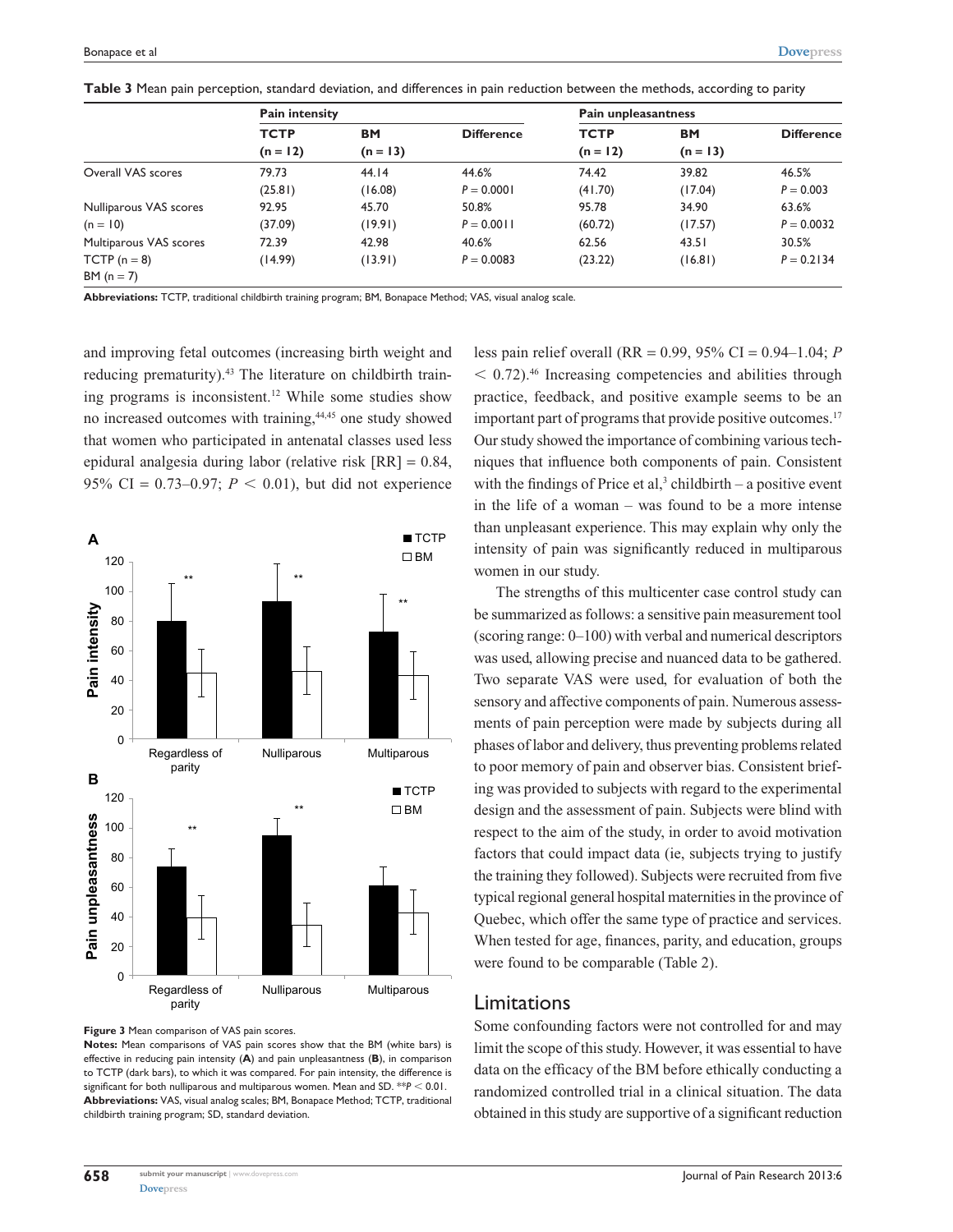|            | Pain intensity |            |                   |             | Pain unpleasantness |                   |  |
|------------|----------------|------------|-------------------|-------------|---------------------|-------------------|--|
|            | <b>TCTP</b>    | <b>BM</b>  | <b>Difference</b> | <b>TCTP</b> | <b>BM</b>           | <b>Difference</b> |  |
|            | $(n = 12)$     | $(n = 13)$ |                   | $(n = 12)$  | $(n = 13)$          |                   |  |
| Early      | 47.45          | 30.54      | 35.6%             | 36.64       | 26.98               | 26.4%             |  |
|            | (5.31)         | (4.74)     | $P = 0.03$        | (7.76)      | (4.88)              | $P = 0.29$        |  |
| Active     | 69.11          | 41.00      | 40.7%             | 59.37       | 39.99               | 32.6%             |  |
|            | (5.75)         | (4.4)      | $P = 0.0007$      | (7.71)      | (5.43)              | $P = 0.049$       |  |
| Transition | 91.96          | 66.29      | 27.9%             | 87.25       | 57.23               | 34.4%             |  |
|            | (5.77)         | (7.14)     | $P = 0.01$        | (8.78)      | (6.17)              | $P = 0.009$       |  |
| Pushing    | 97.91          | 66.55      | 32.0%             | 101.05      | 53.83               | 46.7%             |  |
|            | (11.21)        | (6.79)     | $P = 0.023$       | (11.06)     | (9.01)              | $P = 0.003$       |  |

**Table 4** Mean pain perception, standard deviation, and differences in pain reduction between the methods, according to training and different phases of labor and delivery

**Abbreviations:** TCTP, traditional childbirth training program; BM, Bonapace Method.

of pain with the BM, and future studies are needed to confirm our results. A problem in evaluating the possible effects of preparation for childbirth is whether motivation is chiefly responsible for benefits conferred by preparation rather than the preparation itself. Because all women in this study sought preparation and were prepared to varying degrees, all women



**Figure 4** Mean comparison of VAS pain scores.

**Notes:** Mean comparison of VAS pain scores for all phases of labor and delivery illustrate pain intensity (**A**) and pain unpleasantness (**B**) responses at each stage of labor. VAS ratings for the BM group (white bars) were significantly lower during all phases of labor and delivery for pain intensity, in comparison to the TCTP (dark bars). VAS ratings for pain unpleasantness showed a significant reduction during the active, transition and pushing phase (see Table 4). Mean and SD.  $*P < 0.05$ ,  $*P < 0.01$ . **Abbreviations:** VAS, visual analog scales; BM, Bonapace Method; TCTP, traditional childbirth training program; SD, standard deviation.

were motivated to prepare to some extent, which limits the impact of this variable.47

The final sample size  $(n = 25)$  may appear small; it is due to the rigor of the protocol. Many subjects  $(n = 17)$ were eliminated from the initial sample  $(n = 42)$  because all data following the use of sedatives or epidural was eliminated, and because subjects needed to record at least two of the four stages of labor and delivery. This loss of subjects had been anticipated considering the popularity of pharmacotherapy. Fortunately, an average of 15 measurements or values were registered per subject, compensating for the size of the sample. As the loss of subjects was identical in both groups, the impact of this variable was limited, as the remaining subjects were evenly distributed in both groups. The number of women eliminated for seeking pharmacological pain relief was identical in both groups  $(n = 4)$ . One may hypothesize that no matter what non-pharmacological method one chooses to use to cope with pain, a certain number of women will still prefer other types of support. Another factor which may have impacted the results of the study is not having accounted for some physical variances that have been known to influence pain, such as the weights of the mother and the child.<sup>38</sup> Although none of the participating subjects were part of midwifery continuity of care programs, this multicenter case control study, with so few women, could have introduced unaccounted-for variables, such as different models of care in the different hospitals.

Even though subjects were unaware of the purpose of the study, a potential placebo effect related to positive expectations could have occurred within the group that undertook BM training, because participants were told throughout their classes that the purpose of the method was to reduce pain in labor. Discussing pain, and building tools to cope with pain that are conducive to positive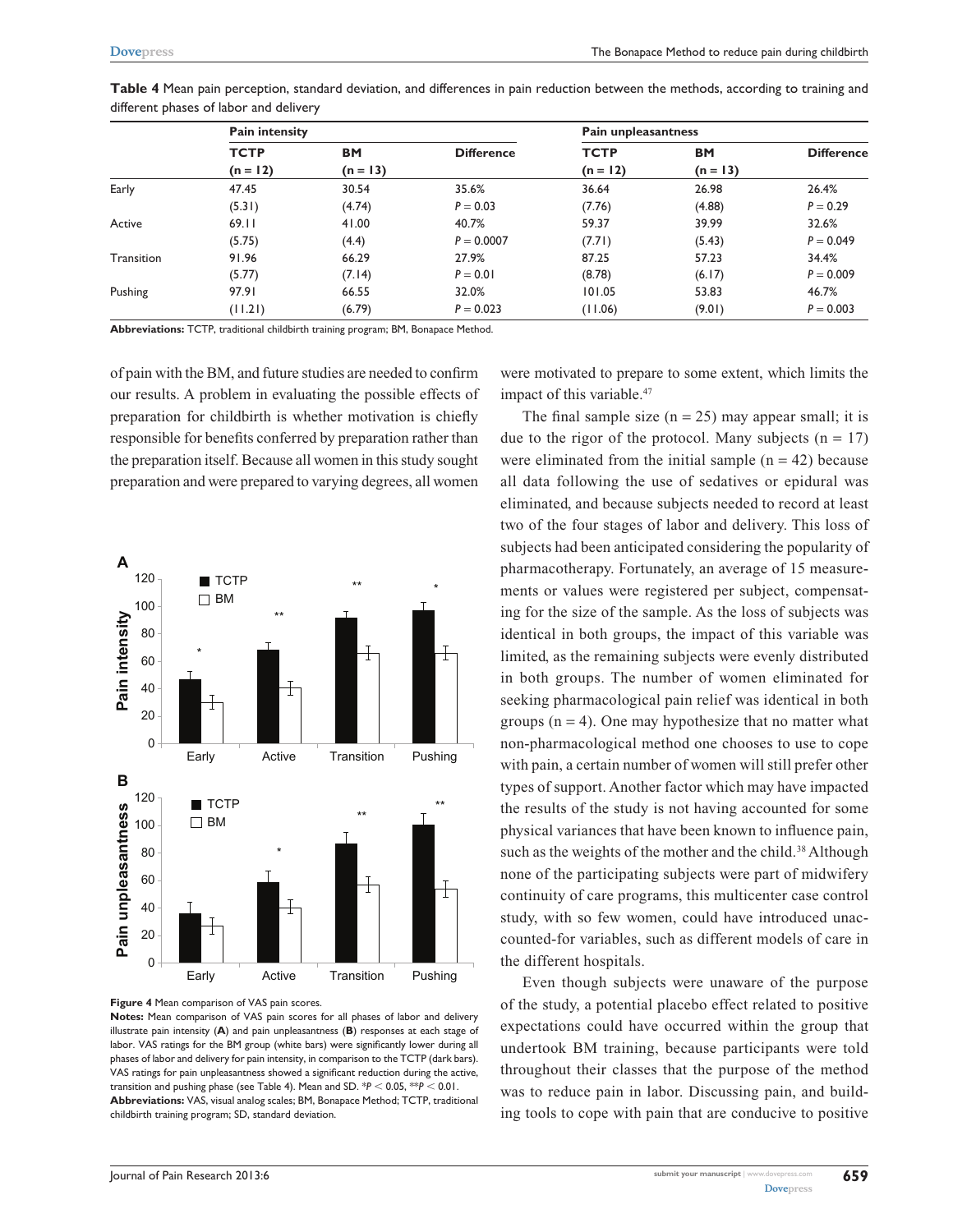expectations is part of the Bonapace Method, as with other educational methods.

## **Recommendations**

Randomized controlled trials should be conducted in order to determine the efficacy of this childbirth-training program, evaluating not only pain perception but also obstetric interventions, maternal, and neonatal outcomes. In order to better understand the impact of the three endogenous pain-modulating mechanisms and the role of each component of pain, a metaanalysis of non-pharmacological studies should pool together sufficient quality data to determine what works best. Based on the results of this study, which includes techniques from all three endogenous mechanisms that modulate both components of pain, it can be hypothesized that training programs should teach expecting parents techniques that modulate both components of pain. The implications of this study are important, considering the rising levels of medical intervention associated with pharmacological pain management techniques.<sup>11</sup>

The use of a structured pain control program based on neurophysiological mechanisms shows an important effect on reducing pain during labor.

### **Acknowledgments**

We wish to thank the nurses of the Hôpital Hôtel-Dieu d'Amos, Sister Claire Brisebois, and Paule Julien for their valuable collaboration in the collection of data, and Clare Lord for her invaluable revision of the final draft. Serge Marchand is supported by research grants from the Candadian Institute of Health Research and is a supported member of the Centre de Recherche Clinique Étienne le Bel. Julie Bonapace is the author of a book and training material on the Bonapace Method.

## **Disclosure**

The authors report no conflicts of interest in this work.

#### **References**

- 1. *IASP Task Force on Taxonomy, Classification of Chronic Pain*. 2nd ed. Merskey H, Bogduk N, editors. Seattle, WA: IASP Press; 1994.
- 2. Melzack R, Taenzer P, Feldman P, Kinch RA. Labour Is still painful after prepared childbirth training. *Can Med Assoc J*. 1981;125:357–363.
- 3. Price DD, Harkins SW, Baker C. Sensory-affective relationships among different types of clinical and experimental pain. *Pain*. 1987;28:297–307.
- 4. Bonica J. Labour pain. In: Wall PD, Melzack R, editors. *Textbook of Pain*. 3rd ed. New York: Churchill Livingstone; 1994:615–641.
- 5. Brownridge P. The nature and consequences of childbirth pain. *Eur J Obstet Gynecol Reprod Biol*. 1995;59:S9–S15.
- 6. Collis RE, Davies DW, Aveling W. Randomised comparison of combined spinal-epidural and standard epidural analgesia in labour. *Lancet*. 1994;345(8962):1413–1416.
- 7. McCool W, Packman J, Zwerling A. Obstetric anesthesia: Changes and choices. *J Midwifery Womens Health*. 2004;49:505–513.
- 8. Lieberman E, O'Donoghue C. Unintended effects of epidural analgesia during labor: A systematic review. *Am J Obstet Gynecol*. 2002;186: S31–S68.
- 9. Lucas M, Sharma S, McIntire D, et al. A randomized trial of labor analgesia in women with pregnancy-induced hypertension. *Am J Obstet Gynecol*. 2001;185:S970–S975.
- 10. Wlody D. Complications of regional anesthesia in obstetrics. *Clin Obstet Gynecol*. 2003;46:667–678.
- 11. Anim-Somuah M, Smyth RMD, Jones L. Epidural versus nonepidural or no analgesia in labour. *Cochrane Database Syst Rev*. 2011;12:CD000331.
- 12. Gagnon AJ, Sandall J. Individual or group antenatal education for childbirth or parenthood, or both. *Cochrane Database Syst Rev*. 2007;3:CD002869.
- 13. Davenport-Slack B, Boylan CH. Psychological correlates of childbirth pain. *Psychosomatics*. 1974;36:215–223.
- 14. Javert CT, Hardy JD. Measurement of pain intensity in labor and its physiologic, neurobiologic, and pharmacologic implications. *Am J Obstet Gynecol.* 1950;60:552–563.
- 15. Bergstöm-Whalen MB. Efficacy of education for childbirth. *J Psychosom Res*. 1963;7:131–146.
- 16. Cattani P, Sina P, Piccolboni G, Dell'Angelo M, Zanarotti R. Effect of autogenic respiratory training on labor pain. Use of the Vao Na Algometers. *Minerva Ginecol*. 1991;43:525–528.
- 17. Ip WY, Tang CS, Goggins WB. An educational intervention to improve women's ability to cope with childbirth. *J Clin Nurs*. 2009;18: 2125–2135.
- 18. Melzack R. Labour pain as a model of acute pain. *Pain*. 1993;53: 117–120.
- 19. Marchand S, Bushnell MC, Molina-Negro P, Martinez SN, Duncan GH. The effects of dorsal column stimulation on measures of clinical and experimental pain in man. *Pain*. 1991;45:249–257.
- 20. Nettelbladt P, Fagerström CF, Uddenberg N. The significance of reported childbirth pain. *J Psychosom Res*. 1976;20:215–221.
- 21. Marchand S. *The Phenomenon of Pain*. Seattle, WA: IASP Press; 2012.
- 22. Smith CA, Levett KM, Collins CT, Crowther CA. Relaxation techniques for pain management in labour. *Cochrane Database Syst Rev*. 2011;12:CD009514.
- 23. Chalaye P, Goffaux P, Lafrenaye S, Marchand S. Respiratory effects on experimental heat pain and cardiac activity. *Pain Medicine*. 2009;10:1334–1340.
- 24. Melzack R, Wall PD. Pain mechanisms: a new theory. *Science*. 1965;150: 971–979.
- 25. Tsao JC. Effectiveness of massage therapy for chronic, non-malignant pain: a review. *Evid Based Complement Alternat Med*. 2007;4:165–179.
- 26. Smith CA, Levett KM, Collins CT, Jones L. Massage, reflexology and other manual methods for pain management in labour. *Cochrane Database Syst Rev*. 2012;2:CD009290.
- 27. Jones L, Othman M, Dowswell T, et al. Pain management for women in labour: an overview of systematic reviews. *Cochrane Database Syst Rev*. 2012;3:CD009234.
- 28. Lawrence A, Lewis L, Hofmeyr GJ, Dowswell T, Styles C. Maternal positions and mobility during first stage labour. *Cochrane Database Syst Rev*. 2009;2:CD003934.
- 29. Le Bars D, Dickenson AH, Besson JM. Diffuse noxious inhibitory controls (DNIC). I. Effects on dorsal horn convergent neurones in the rat. *Pain*. 1979;6:283–304.
- 30. Le Bars D, Dickenson AH, Besson JM. Diffuse noxious inhibitory controls (DNIC). II. Lack of effect on non-convergent neurones, dupraspinal involvement and theoretical implications. *Pain*. 1979;6: 305–327.
- 31. Smith CA, Collins CT, Cyna AM, Crowther CA. Complementary and alternative therapies for pain management in labour. *Cochrane Database Syst Rev*. 2010;9:CD003521.